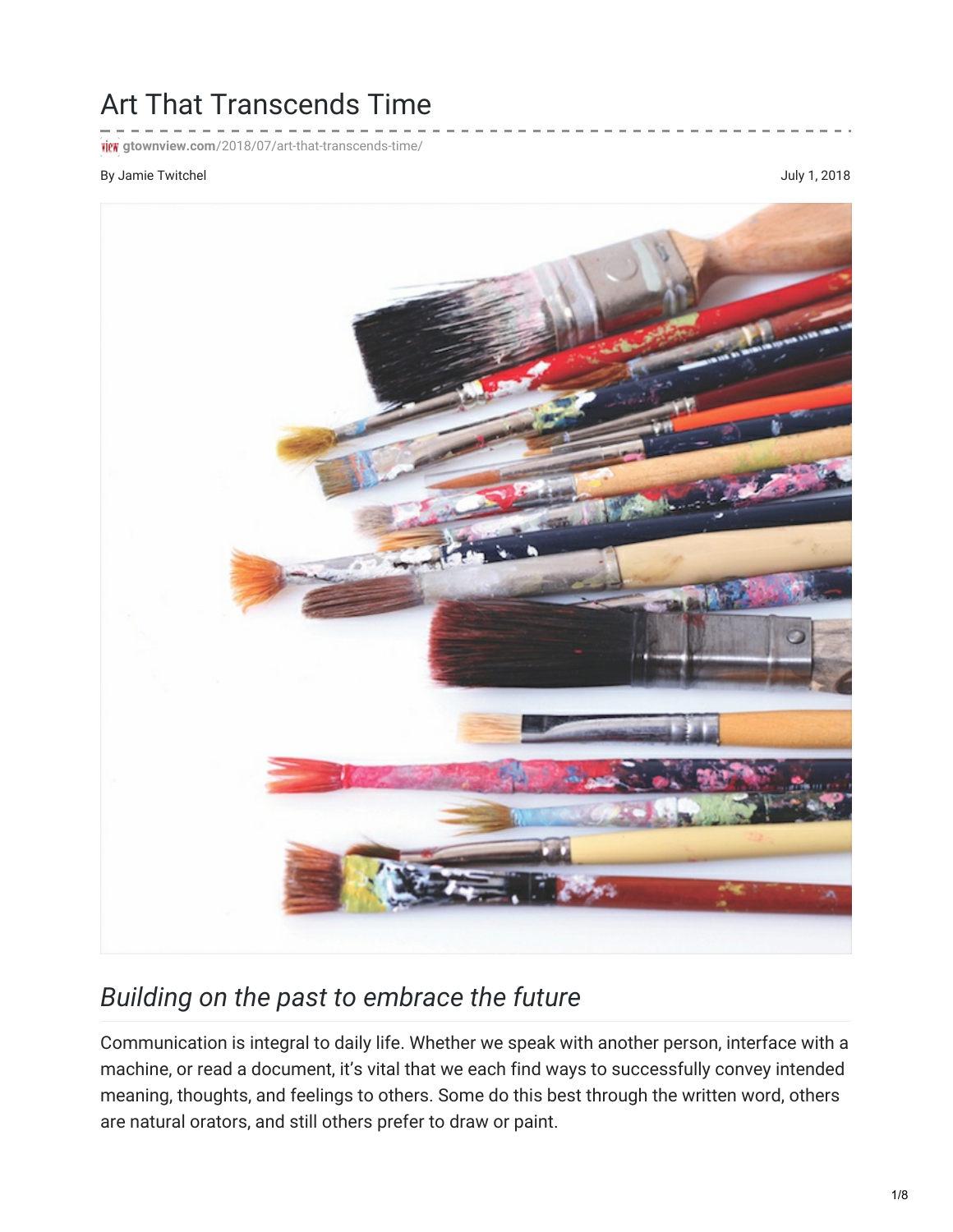Longtime Georgetown resident and artist Sarah Blankenship identifies with the third category and has since she was a child. "I've always loved to draw and paint," Sarah recalls. "I took classes with my mom, and in school it was my favorite class."



Given her a lifelong love of art, it was only natural that Sarah would want art to be her profession, too. Initially, she planned to work in computer animation and began studying at the Savannah College of Art and Design. But she quickly discovered animation wasn't for her. Instead, she found a new calling, thanks to Savannah's historic buildings. "Between the craftsmanship and how beautiful they were, the buildings were truly a work of art," she says. She wound up majoring in historic preservation with a minor in computer art before becoming a project design assistant with the Texas Historical Commission's Main Street Program.

Sarah's work required her to create computer renderings of potential renovations to historical buildings. These renderings helped building and business owners visualize renovations to their buildings while preserving and respecting the structures' historical integrity. Though it was an artistic job that combined both aspects of her education, Sarah yearned for more. "I sat behind a computer every day making reports and renderings. I wanted to do more hands-on painting," she says. "That has always been my passion."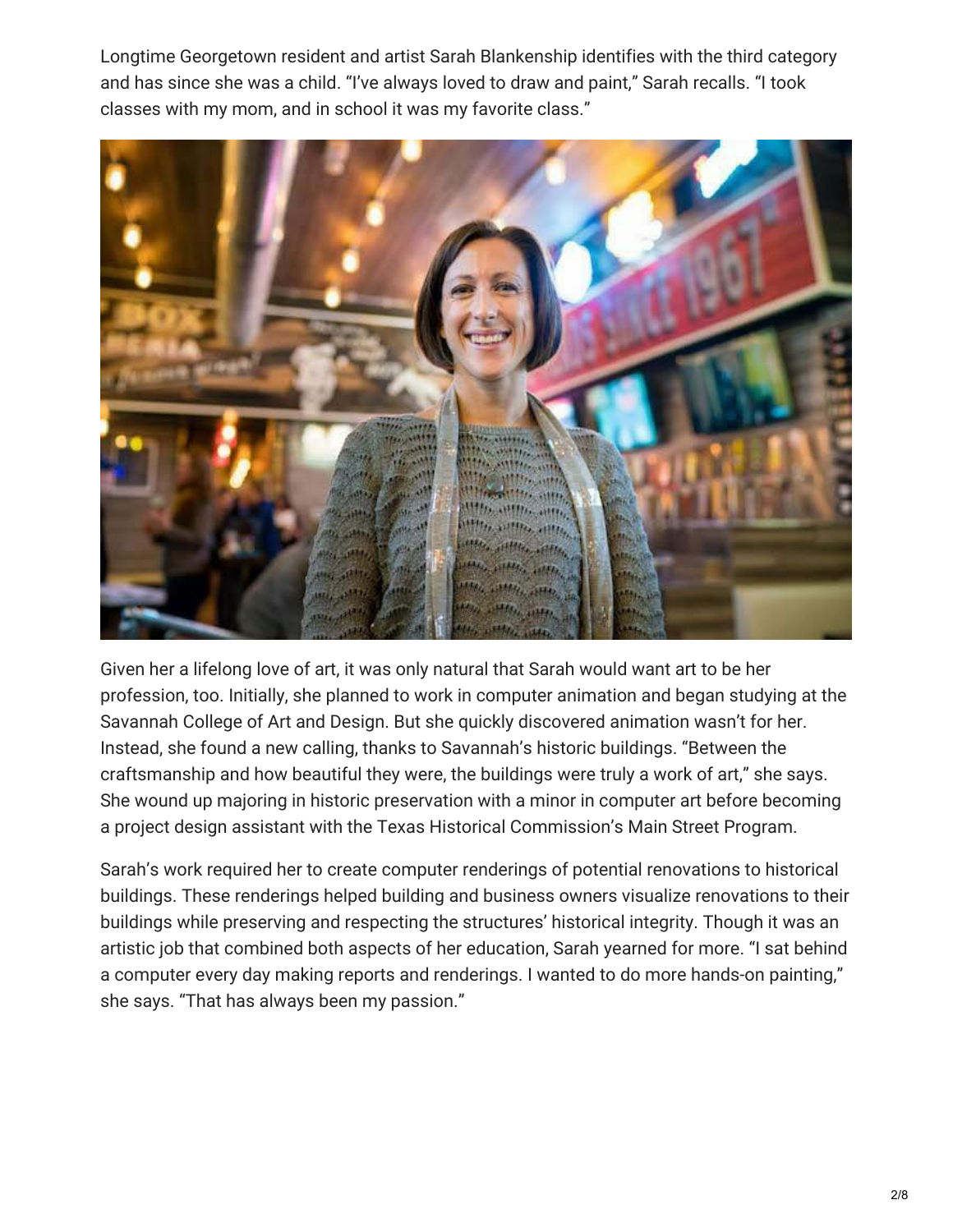

To satisfy her yearning for hands-on work, Sarah volunteered her talent to the city, designing and helping to paint the mural in downtown Georgetown facing Main Street. Many large canvas paintings in the Williamson County Museum took form thanks to her help as well. These were ideal projects for Sarah because she loves art in public places. She believes public art helps create the atmosphere of a space, an aspect she enjoys in her work. "I love getting to hear the client's vision of what they want the atmosphere to be," she says. "Whether that's commercial or residential, it's exciting to me to bring out somebody's vision for their space."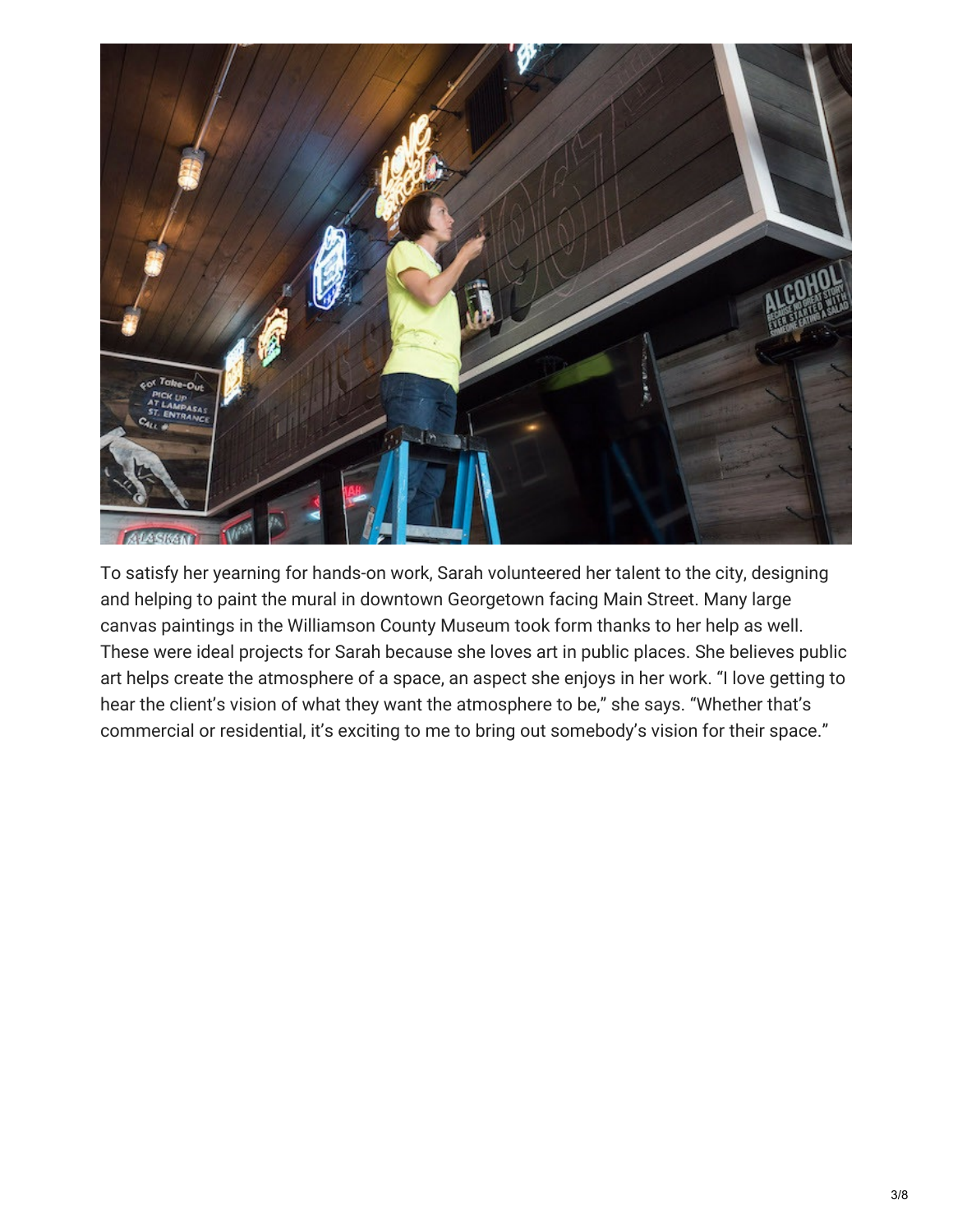

Her skills were put to the test when the 600 Degrees Pizzeria and Drafthouse wanted to restore the faded mural on the side of its building to its former glory. The mural is a handpainted advertisement from 1922, when the building was home to the Sanitary Bakery. Sarah found the project to be the perfect combination of historic preservation and art. "It was so faded," she recalls of the mural. "To discover what it looked like earlier, I researched, called the newspaper to ask for more information, and asked people in the community if they had any information." Sarah pored over old photographs, looking for glimpses of the mural in its heyday.

Ultimately, it was Georgetown Public Library Reference Librarian Suzette Davidson who uncovered the mural's missing words, in an advertisement in a 1922 Southwestern University yearbook. "It's interesting how often my background helps with my painting projects," Sarah says. "There was a surprising connection to history with that one."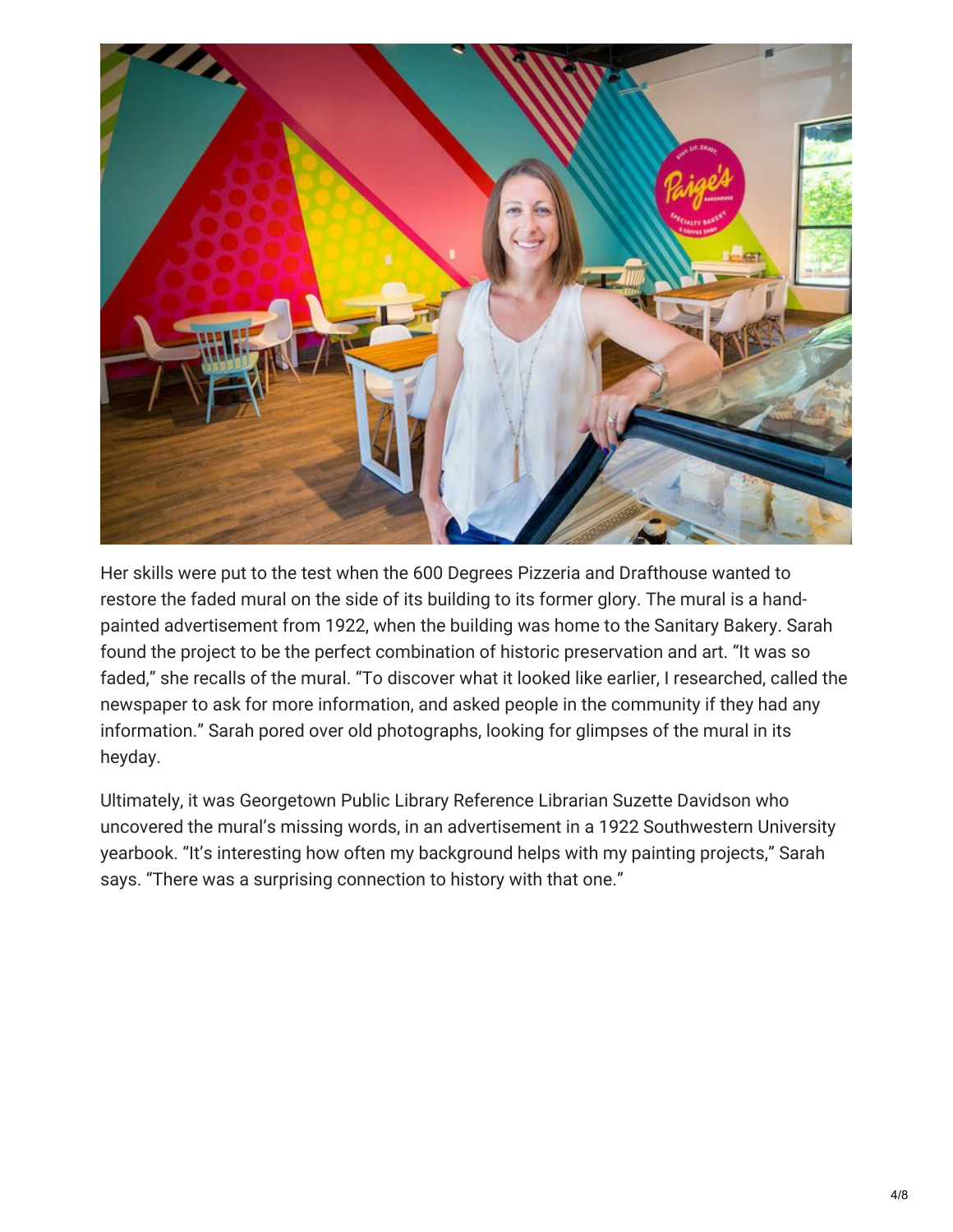

Sarah's experience hasn't been limited to exterior city spaces. She's tackled commercial and residential projects, too, and discovered that each comes with its own challenges. To cover a bakery interior with geometric shapes and lines, she brushed up on her math, wanting every angle and circle to be perfect. To give a residential bathroom an old-world look, she turned to photographs from her European travels, merging images from multiple locations into a new image and using it to paint a *trompe l'oeil* landscape. "I'm proud of how it turned out because it wasn't just letters, colors, or shapes. It was also subject matter, historic elements, and faux finishing. It was a fun combination," she explains. "Getting to share my travels while creating something new that gives the right feel is an outlet I didn't realize I would get."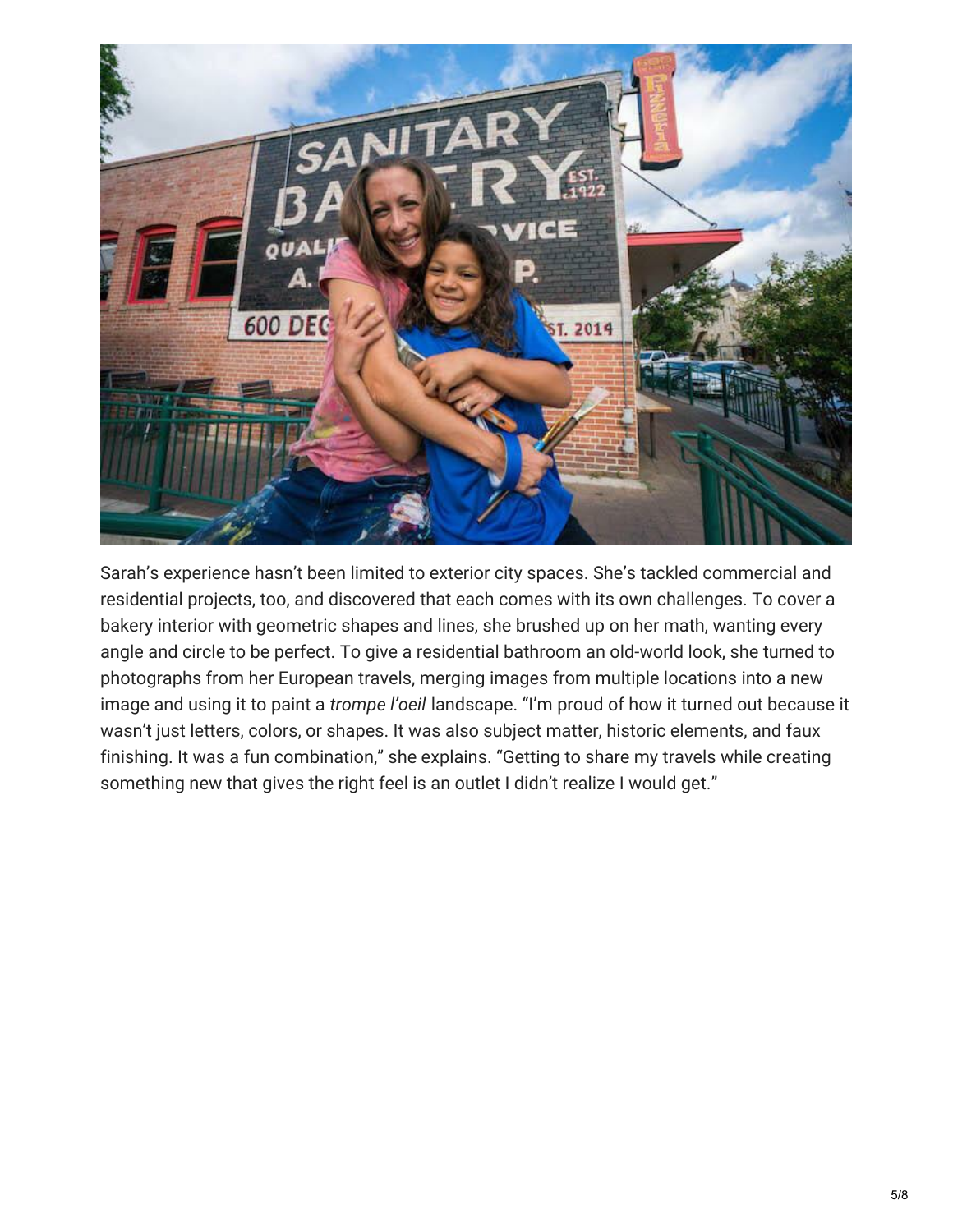

When Sarah is asked to do something she hasn't done before, she steps up to the plate. She taught herself how to do gold-leaf lettering when a project called for it, and when she couldn't sketch a mural from a projected image, she switched to a grid system. For Sarah, the process is about being open to learning and improvising. "Improvise is one of my favorite words," she says. "It's what I say to my kids all the time. Every project is different and has new obstacles to overcome and things to figure out."

At this point in her career, Sarah has created art to grace many surfaces, including drywall, brick, stucco, wood—even cars. And that's exactly how she likes it. "I like that my art isn't one specific topic or only one medium," she says. "I would struggle continually doing canvas paintings where the art has a similar appearance. I like that I get to work on different surfaces, paint different styles, and work with different people."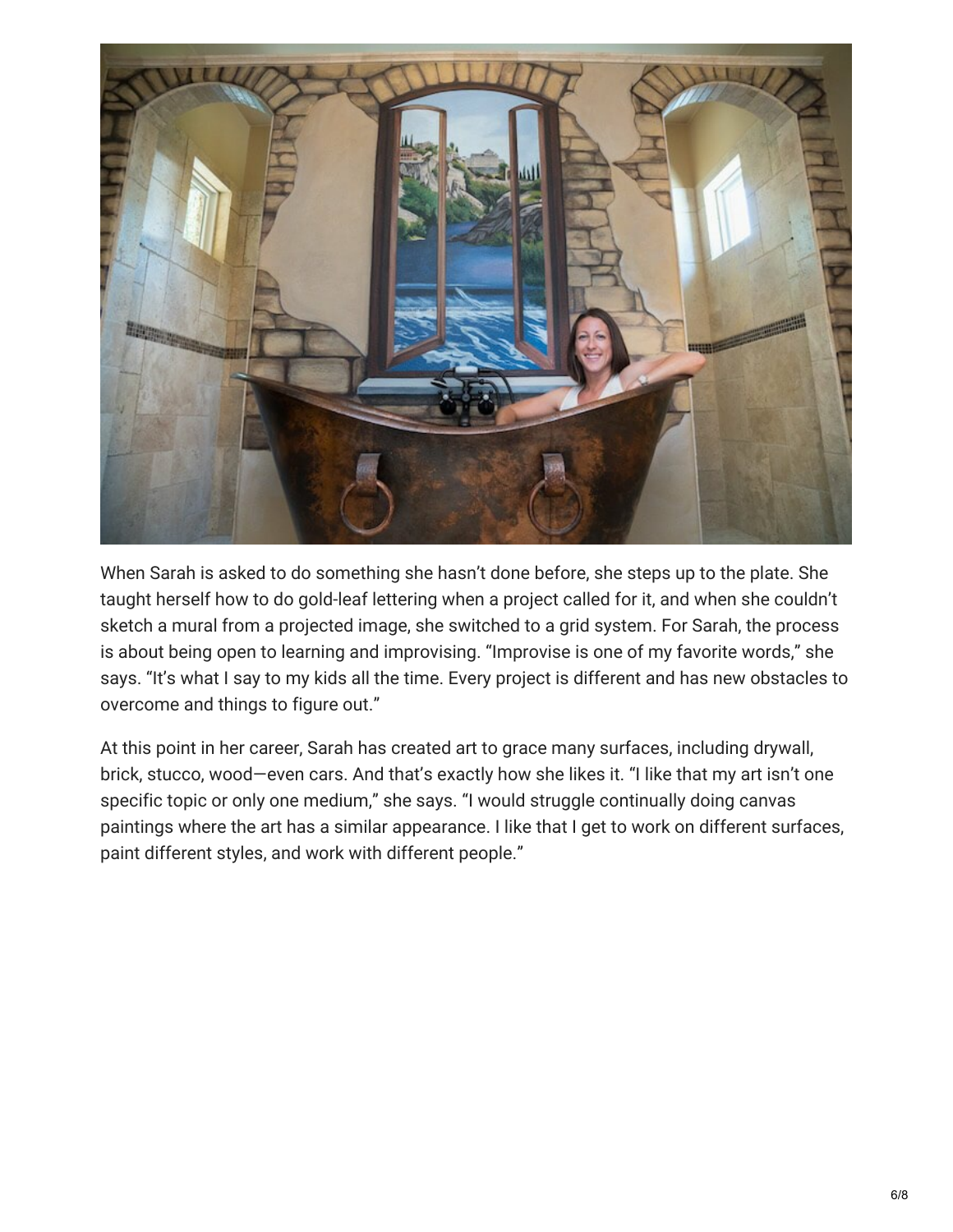

In addition to being flexible in design, methodology, and the scheduling that is inherent to her painting profession, Sarah is learning to juggle the needs of her part-time job as the Arts and Culture Coordinator for the city. It's a new position she began in March that gives her the opportunity to help the city and the arts community on a broad scale. Among her many responsibilities, Sarah assists with arts and culture programming for the city, champions and promotes the work of local artists and creative organizations, and oversees public art installation projects. It's just another way Sarah ensures art is accessible to everyone.